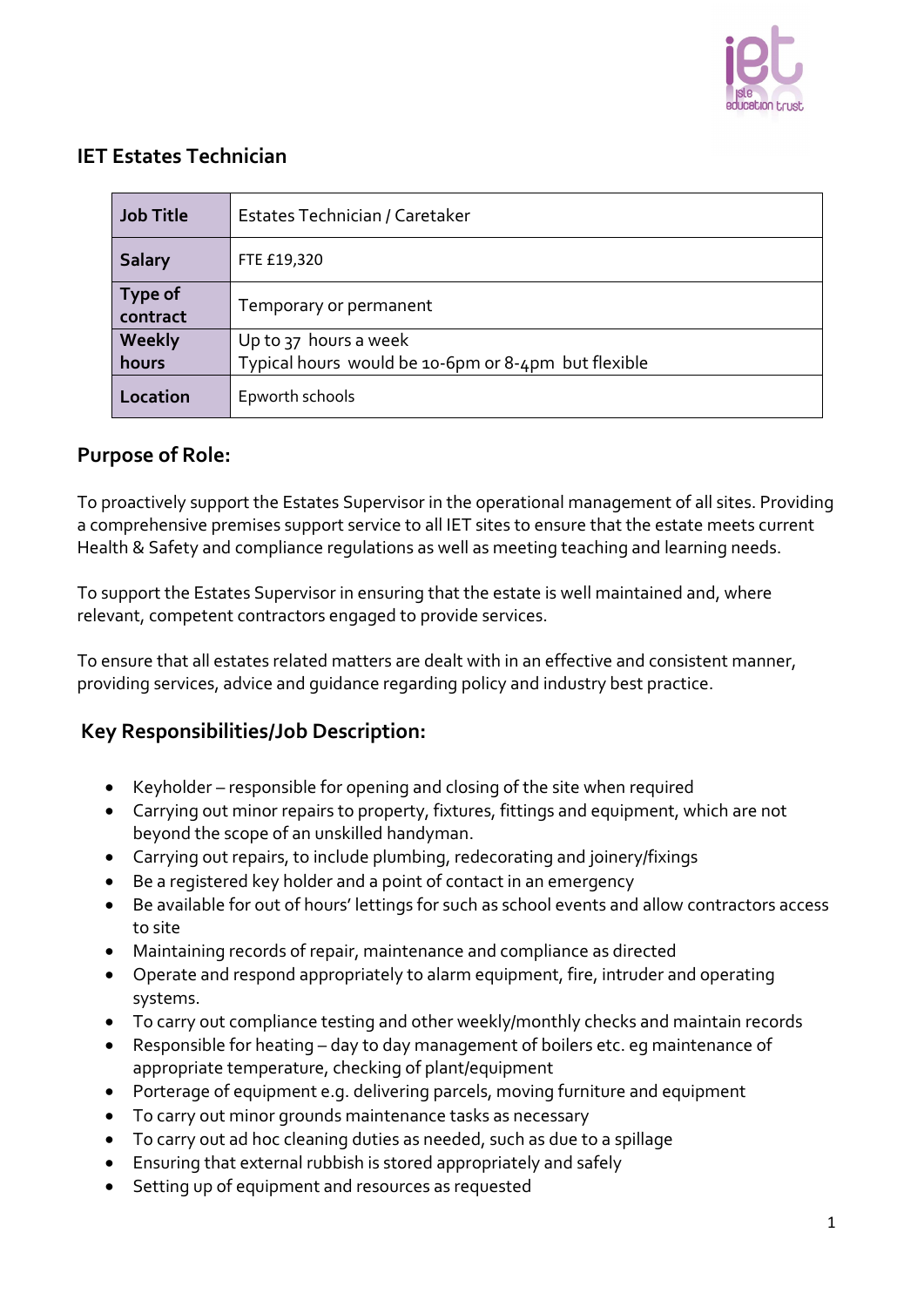

- Actively support the Trust in its sustainability aims and recycling initiatives
- Report any defects of the buildings, furniture, fittings and equipment to the Estates Supervisor or the Estates Director in their absence.
- Monitor contractors to ensure health and safety compliance
- Keep paths, entrances free of rubbish, debris, ice and snow to ensure the safety of children, parents, staff and visitors.
- Read Gas, Electric and Water metres as required

## **All Trust Staff Should:**

• Work with all students ensuring equality of opportunity for all.

• Take responsibility for Safety and Welfare of all students, raising any concerns following the Academy/Trust protocols and procedures.

- Work proactively and effectively in partnership with all stakeholders.
- Carry out a share of statutory supervisory duties.
- Treat students with dignity and build relationships rooted in mutual respect and at all times observing proper boundaries appropriate to the professional position.
- Participate in CPD relevant to the role.
- Accompany teaching staff and students on visits, trips and out of school activities as required·

• Demonstrate an understanding of and take responsibility for promoting high standards of literacy including the correct use of spoken English and numeracy.

- Participate in arrangements for examinations and assessments.
- Take an active role in promoting good behaviour in and around the Academy/Trust.
- Ensure that students adhere to the uniform code and apply sanctions when this code is breached.

• Develop an academy learner mind-set – the attitudes, skills and learning habits needed to become an inspired, confident and independent learner.

- Be a positive role model and demonstrate consistently and effectively the positive attitudes, values and behaviour which are expected of students.
- Work as a team member and identify opportunities for working with colleagues and sharing the development of effective practice with them.
- Regularly review the impact of their work and its impact on students' progress, attainment and well-being, refining approaches where necessary and responding to advice and feedback from colleagues
- Proactively participate with arrangements made in accordance with the Appraisal Policy
- Have professional regard for the practice, ethos and policies of the Academy/Trust and maintain high standards in your own attendance and punctuality.
- Operate at all times within the stated policies and practices of the Academy/Trust.
- Contribute positively and effectively to the whole Academy/Trust ethos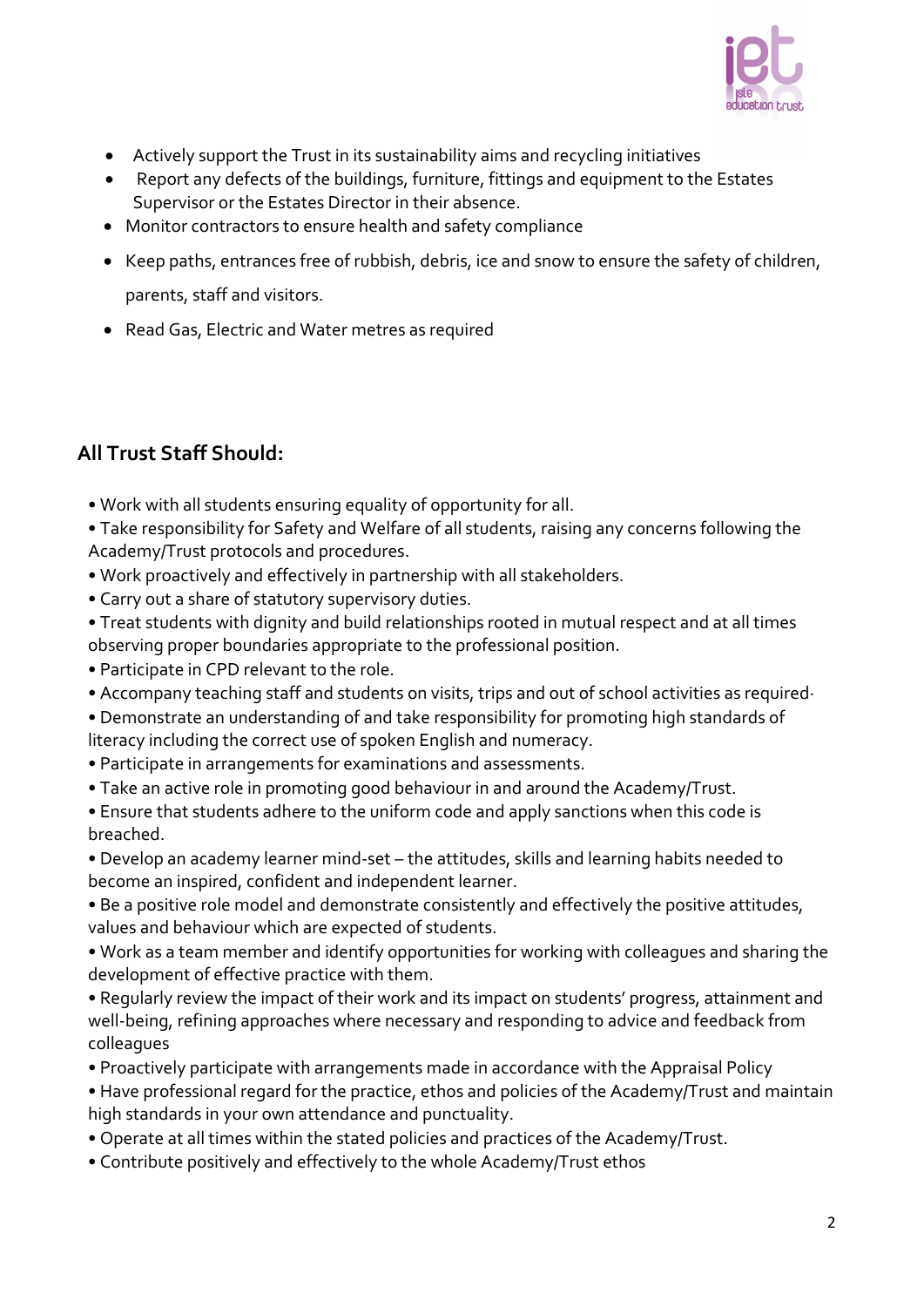

• Cooperate with other staff members to ensure a sharing and effective use of resources to the benefit of the Academy, individual departments and students

• Attend and participate in appropriate calendared meetings

• Take responsibility for own professional development and duties in relation to Academy policies and practices

• Liaise effectively with staff, students, parents and governors

• Ensure compliance with Health and Safety at Work Act 1974 and all other policies related to health and safety, and to ensure compliance with the Data Protection Act 1988.

- Ensure compliance with data protection laws and safeguarding procedures.
- Carry out any other duties as directed by the Principal as may from time to time be agreed in accordance with the nature of the job described above

This is not an exhaustive list of tasks and job descriptions will be continually reviewed and changed according to the needs of the Trust.

Post holders will be expected to be flexible in undertaking duties and responsibilities attached to their post and may be asked to perform duties, which reasonably correspond to the general character of the post and are commensurate with its level of responsibility. This job description is provided for guidance only and does not for part of the contract of employment.

Please note that IET is committed to the safeguarding and welfare of their students. The successful candidate must be able to satisfy an enhanced DBS check prior to employment with the Trust together with receipt, of two satisfactory references plus medical clearance.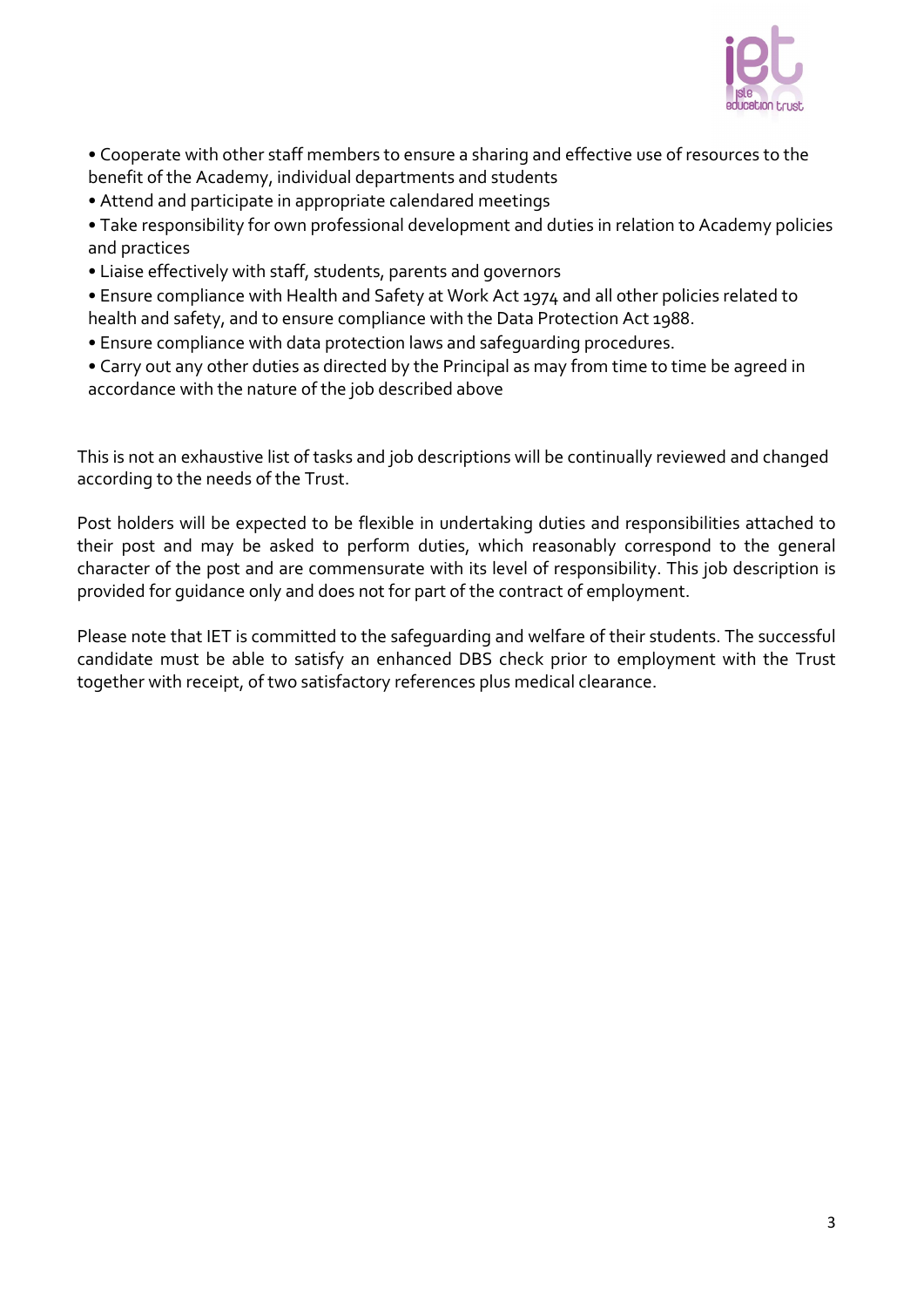

| <b>Person Specification</b> | Application (A), Interview (I) Task (T), Reference (I) |
|-----------------------------|--------------------------------------------------------|
|-----------------------------|--------------------------------------------------------|

| Professional knowledge, skills and understanding                                                                                      |                  | <b>Desirable</b> |
|---------------------------------------------------------------------------------------------------------------------------------------|------------------|------------------|
| Ability to work both as a member of a team and on own and to deal with any unexpected<br>problems that may arise                      |                  |                  |
| GCSE Maths and English, grade C or above                                                                                              | Α                |                  |
| Experience in an estates and facilities management role                                                                               |                  | AIT              |
| Ability to relate well to children and adults                                                                                         | ΑI               |                  |
| Good computer literacy                                                                                                                | AIT              |                  |
| Ability to work in an organised and methodical manner                                                                                 | AI               |                  |
| Ability to complete tasks to desired standards and to work to time constraints                                                        | AIT              |                  |
| Knowledge of Health & Safety regulations relating to Estates function                                                                 |                  | AIT              |
| IOSHH qualification                                                                                                                   |                  | Α                |
| Display a conscientious and logical approach to the variety of tasks necessary for the<br>smooth and efficient running of the academy | AIT              |                  |
| Knowledge of Estates Management and Health & Safety                                                                                   |                  | A I              |
| <b>Experience</b>                                                                                                                     | <b>Essential</b> | <b>Desirable</b> |
| General understanding of academy policies and procedures relating to health and safety,                                               |                  |                  |
| behaviour, attendance, equal opportunities and child protection                                                                       | AIT              |                  |
| <b>First Aid Trained</b>                                                                                                              |                  | Α                |
| Experience of working with young people                                                                                               |                  | ΑI               |
| Experience and understanding of completing Risk Assessments                                                                           | AIT              |                  |
| <b>Practical Skills</b>                                                                                                               | <b>Essential</b> | Desirable        |
| Flexible approach to work as well as good organisational and communication skills                                                     | AIR              |                  |
| Ability to work collaboratively and effectively within a team                                                                         | AIR              |                  |
| Ability to work independently and to show initiative                                                                                  | AIR              |                  |